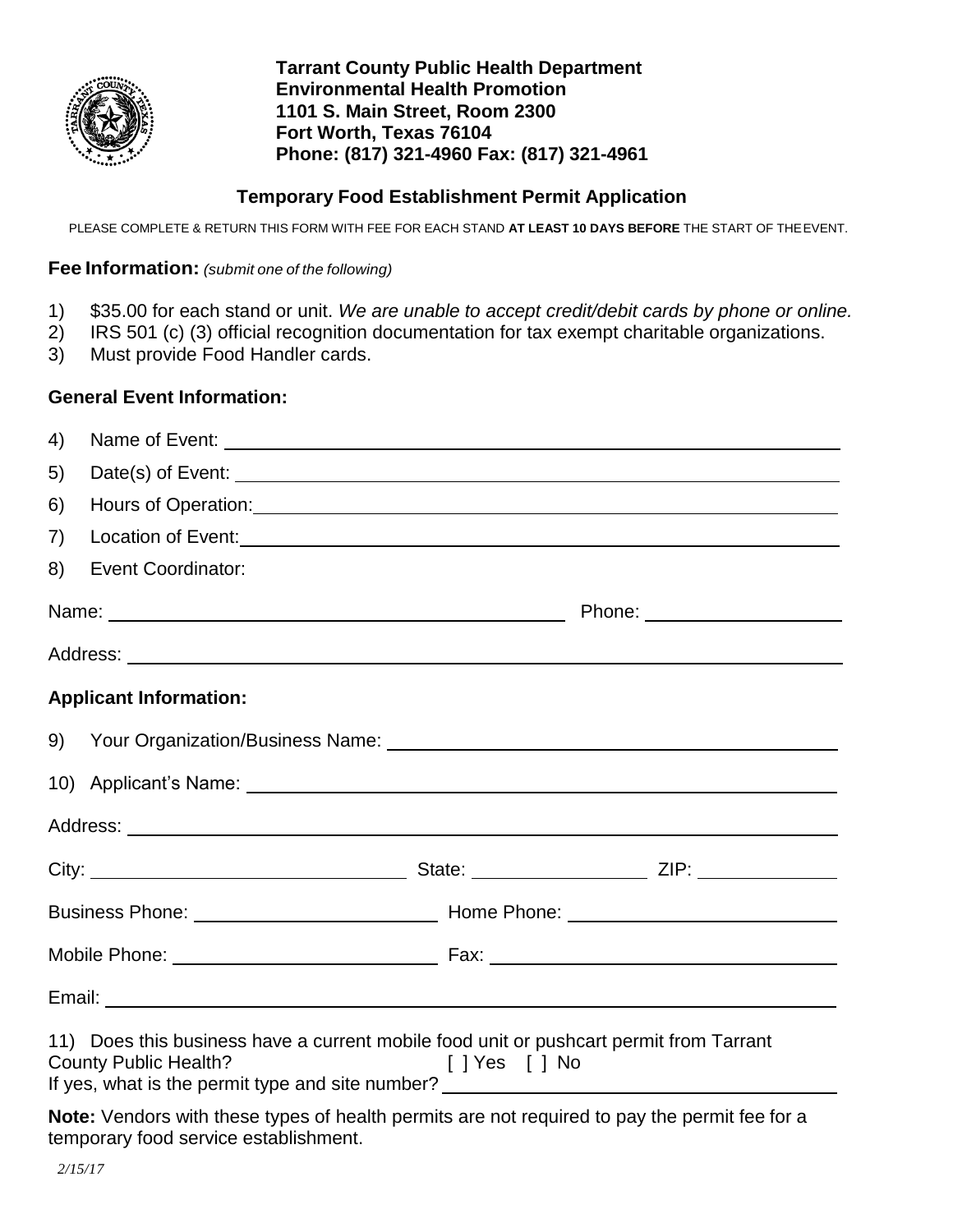|  |  |  | 12) List full menu to be served at the event: |  |  |
|--|--|--|-----------------------------------------------|--|--|
|--|--|--|-----------------------------------------------|--|--|

 $\overline{a}$ 

13) Where will the food be purchased/obtained from:

| 14) Will any foods be prepared prior to the start of the event? |  | [ ] Yes [ ] No |  |
|-----------------------------------------------------------------|--|----------------|--|
| If yes, where will the food be prepared?                        |  |                |  |

If answering yes to question 14, all foods prepared prior to the event are required to be made in an approved and permitted facility. A copy of the Food Establishment Permit and signed Commissary Agreement (attached) are required for approval of this application. Applications submitted without this information will be returned.

Has a copy of the Food Establishment Permit and signed Commissary Agreement been included with this application?  $\begin{array}{ccc} \text{included with this application?} \end{array}$ 

15) Will frozen foods be thawed at the event? [ ] Yes [ ] No

16) How will any leftovers of cooked food be handled at the end of the day?

# **Equipment Information**

- 17) How will food temperatures be checked during the event?
- 18) Describe equipment used at the event for:
	- a) Cold holding: <u>example and contract and contract and contract and contract and contract and contract and contract and contract and contract and contract and contract and contract and contract and contract and contract a</u>
	- b) Hot holding: <u>example and the set of the set of the set of the set of the set of the set of the set of the set of the set of the set of the set of the set of the set of the set of the set of the set of the set of the se</u>
	- c) Cooking/Reheating:
- 19) Describe hand washing facilities inside your temporary food establishment:
	- [ ] Plumbed Sink [ ] Gravity Flow Set-up
- 20) Describe utensil washing facilities inside your temporary food establishment:
	- [ ] 3 Compartment Sink [ ] 3 Basin Set-up
-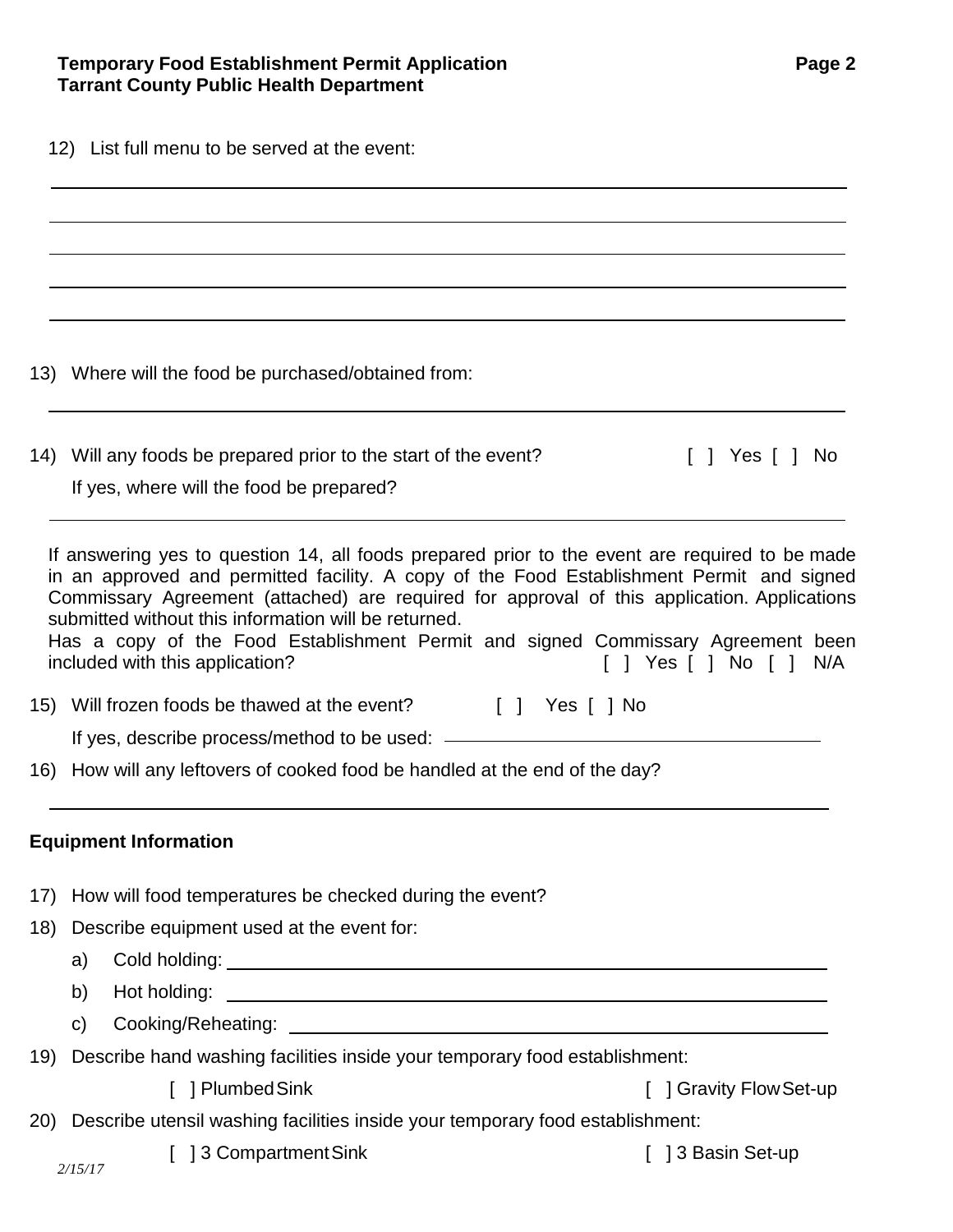|  |  | 21) How will hot water be made available for the hand wash and utensil washing stations? |  |  |  |
|--|--|------------------------------------------------------------------------------------------|--|--|--|
|--|--|------------------------------------------------------------------------------------------|--|--|--|

| 22) What type of sanitizer will be used at the event?             |
|-------------------------------------------------------------------|
| 23) How will potable water be obtained during the event?          |
| 24) How will waste water from hand & utensil washing be disposed? |
|                                                                   |

Form completed by:

Name/Title **Date**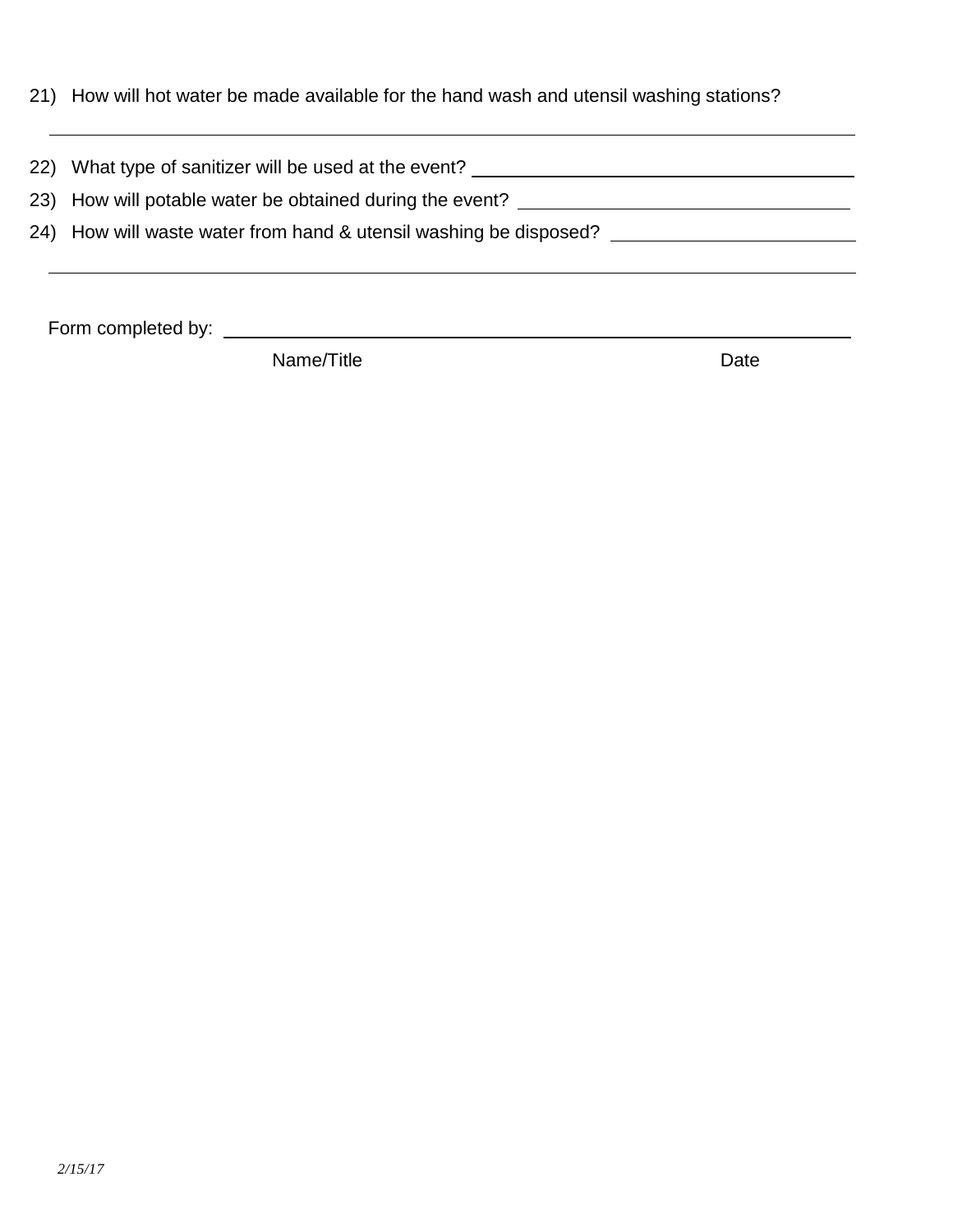#### **FOOD HANDLERS:**

Avoid food handling when you have the following symptoms.

- Diarrhea.
- Vomiting.
- Sore throat with fever.
- Persistent coughing, sneezing or nasal discharge.
- Wound containing pus upon your fingers, hands, wrists.

 Yellowish eyes or skin with dark colored urine. Report any of these symptoms to your manager immediately.

Personnel that handle food must wash their hands as frequently as necessary. Disposable gloves may be used but their use does not substitute for hand washing.

The use of tobacco in all forms is prohibited in the food preparation or service areas.

Personnel shall not eat or drink in the food preparation or service areas.

Hair restraints and clean clothing are required of personnel doing food preparation. Food handlers are not permitted to wear ornate hand jewelry.

Unauthorized personnel such as small children are not permitted in booths.

## **BARE HAND CONTACT:**

*Bare hand contact of ready to eat food by workers is not allowed.*

Ready-to-eat food includes any food, fruit or vegetable product that is edible without washing, cooking, or additional preparation by workers, and is reasonably expected to be consumed in that form.

Avoid touching food with bare hands by using utensils, disposable gloves, deli tissue or other suitable methods.



## **CHECKLIST:**

- Valid temporary or mobile food unit permit issued
- by Tarrant County Public Health Department. Food from an approved source. No food prepared in a private home. *Food invoices/receipts must be available at booth for inspector's audit.*
- Adequate supply of potable water at booth.
- Waste water containers and proper disposal site.
- Booths with cleanable floor *(grass and dirt covered with approved material*) and overhead protection.
- BBQ and deep-frying cooking areas fenced off from public access.
- Adequate containers, covers, wrappings or other means to effectively protect food from insects and other environmental contamination.
- Hand wash station setup and ready for use.
	- 5 gal. container with non-self-closing spigot.
	- Liquid soap in pump dispenser.
	- Paper towels.
	- Wastewater catch bucket.
- Utensil cleaning station setup and ready for use.
	- 3 containers *(sized to immerse all items)*
	- $\circ$  Soapy water in 1<sup>st</sup> container.
	- $\circ$  Clean rinse water in  $2<sup>nd</sup>$  container.
	- $\circ$  Sanitizing solution in 3<sup>rd</sup> container.
	- Sanitizer concentrate *(bleach)* and test strips.
- Enough equipment provided to hold ALL:
	- Cold foods at 41°F or below.
	- Hot foods at 135°F or above.
- Probe-type, metal stem food thermometer with proper range *(0°F to 220°F).*
- Utensils and disposable gloves provided to minimize hand contact with food.
- Workers are wearing clean clothing and hair is effectively restrained.
- Workers have no open sores and are free of illness symptoms listed in brochure.
- Workers keep hands clean and wash hands frequently.
- No bare hand contact with ready to eat food.
- Condiments provided in single-service, pump-type or squeeze containers.
- Sneeze guards and barriers to protect exposed food and food work surfaces from customers.

# **Temporary Food Establishment Requirements**



**Tarrant County Public Health Department** 

**1101 S. Main St., Room 2300**

**Fort Worth, Texas 76104** 

**817-321-4960**